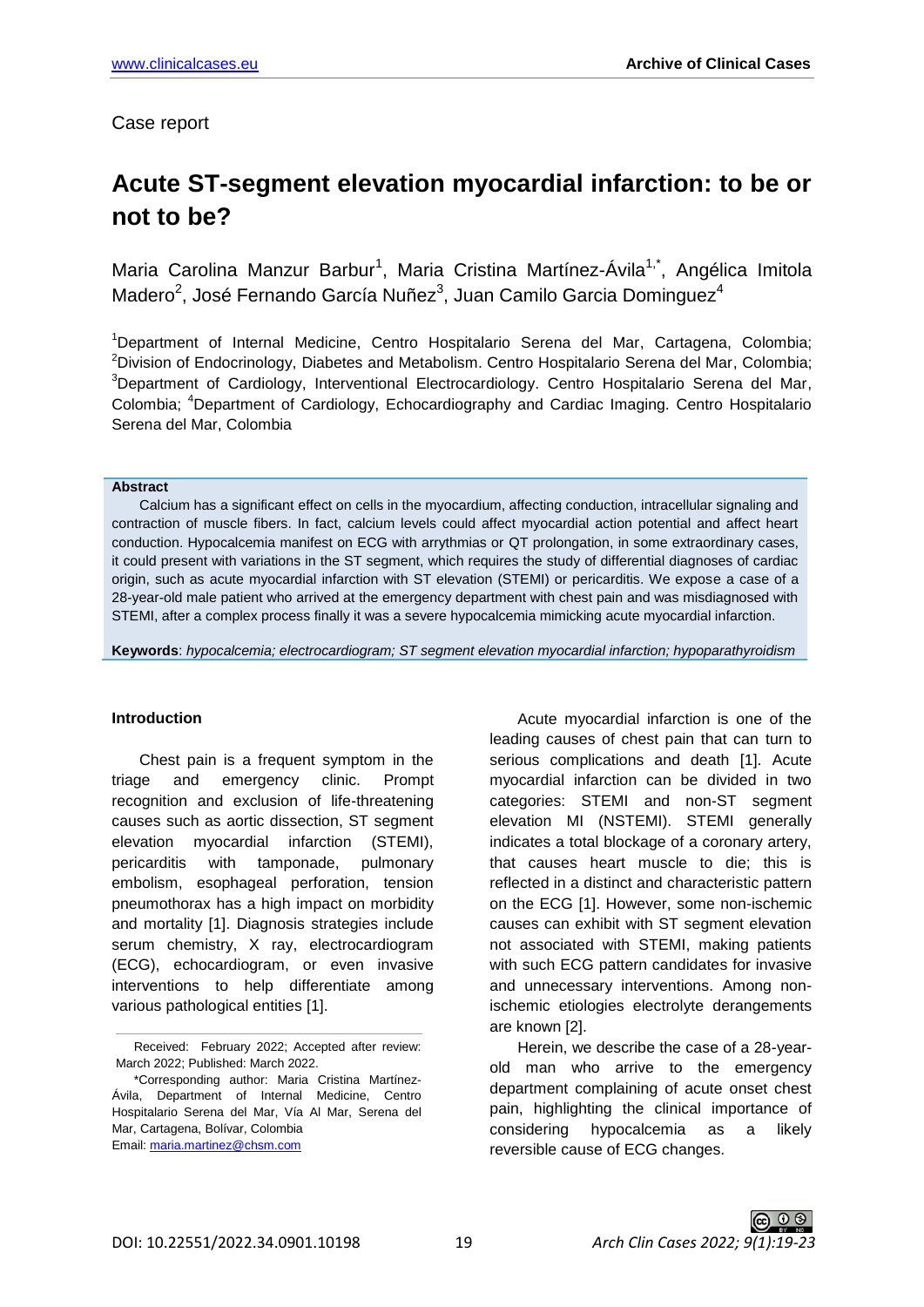## **Case report**

The patient reported 22-hours of retrosternal chest pain at rest, radiated to his back, jaw and left arm. He was obese and had history hypertension being risk factors for coronary artery atherosclerosis, as well as history of thyroidectomy with postoperative hypoparathyroidism more than 3-years ago. Vitals were unremarkable, blood pressure was normal: 124/79 mm Hg, heart rate 60 beats/minute, respiratory rate was 18 breaths/minute, oxygen saturation was 96% at room air. Physical examination evidenced

facial muscle spasms after cheek percussion (Chvostek sign). The heart was normal on percussion and auscultation with regular pulse at physical examination. Due patient symptoms and medical history a 12-lead ECG was obtained. ECG depicted ST elevation in inferior and lateral leads (Figure 1). Initial highsensitivity cardiac troponin was 8,858.30 ng/mL (normal: 0-11.6 ng/mL). Inflammation markers were negative (leukocytes 6,000/mm<sup>3</sup>, C reactive protein 0.5 mg/L). Portable anterior-posterior chest x-ray was normal.



**Fig. 1.** ECG showing ST elevation in leads I, II, aVL and V5, V6

**Diagnosis**. The classic appearance of acute ST segment elevation, suggestive of antero-lateral myocardial infarct, is of major concern needing immediate diagnosis and treatment reason to why patient was immediately transfer to coronary angiography. Before coronary intervention, he received dual antiplatelet agents, chewed full dose of aspirin, P2Y12 platelet inhibitor: ticagrelor and intravenous heparin infusion. However, emergent percutaneous coronary intervention did not reveal obstructive coronary artery

disease. Echocardiogram was performed to evaluate anatomical and function of the myocardium as well to seek for differential diagnoses; per contra it displayed preserved myocardial function. The septum and free left ventricle thickness were normal, with no regional wall motion abnormalities, and with a left ventricular ejection fraction of 62%.

Seeking differential diagnosis due patient risk factors and retrosternal chest pain duration (about 22-hours) as a great angina crisis; pulmonary embolism and myocarditis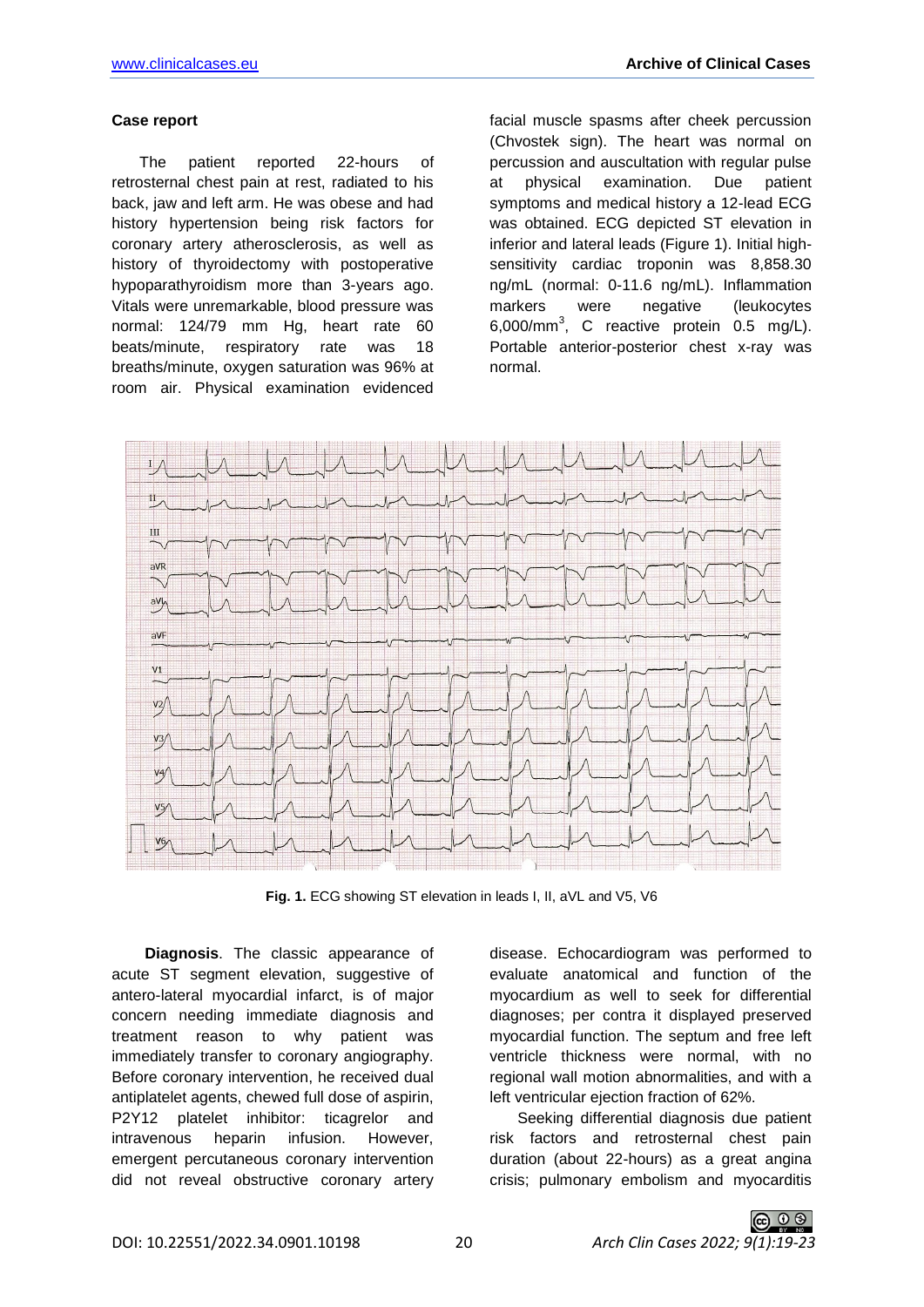were ruled out by angio-CT and Cardiac MRI respectively. Regardless, ECG suggests rather pericarditis because ST segment is upper concave, inflammation markers were negative, and imaging had no pericardial inflammation decreasing this suspicion.

On further questioning, the patient admitted he stopped oral calcium supplements. Laboratory evaluation showed severe hypocalcemia (ionized calcium 0.53 mmol/L), normal serum magnesium (2.21 mg/dL), potassium (3.8 mEq/L) and thyroid stimulating hormone (0.49 μU/mL). Renal function was conserved (creatinine 0.86 mg/dL, blood urea nitrogen 20 mg/dL). Additionally arterial blood gases show no acidbase imbalance and a normal alkaline reserve.

**Treatment**. After diagnosing severe hypocalcemia and ruling out other electrolyte disturbances, treatment was established. The treatment was settled according to the severity, presence of symptoms, and etiology of hypocalcemia. The administration of a continuous infusion of 2 grams of calcium gluconate in association with vitamin-D was the treatment of choice. The high sensitivity cardiac troponin taken in absence of chest pain showed 10.35 ng/mL as a result. An ECG was performed when serum ionized calcium reached its normal range and demonstrated normalization of the ST segment deviations and QTc interval (Figure 2).



**Fig. 2.** ECG after treatment with intravenous calcium showed normalization of the ST segment deviations and  $\Omega$ Tc.

**Follow-up and outcomes**. Patient was discharged fully asymptomatic with normal laboratory values in phosphocalcium metabolism without further complication.

## **Discussion**

When the ST segment is elevated on the ECG a careful attention to the ST-T and QRS- complex configurations is indispensable to distinguish among the possible underlying causes of ST segment elevation [1, 3]. The differential diagnosis of ST elevation embraces ischemic and non-ischemic causes as STEMI, early repolarization, myopericarditis, pulmonary embolism, hyperkalemia, and ST elevation secondary to an abnormality of the QRS complex as preexcitation, left ventricular hypertrophy or left bundle branch block [4].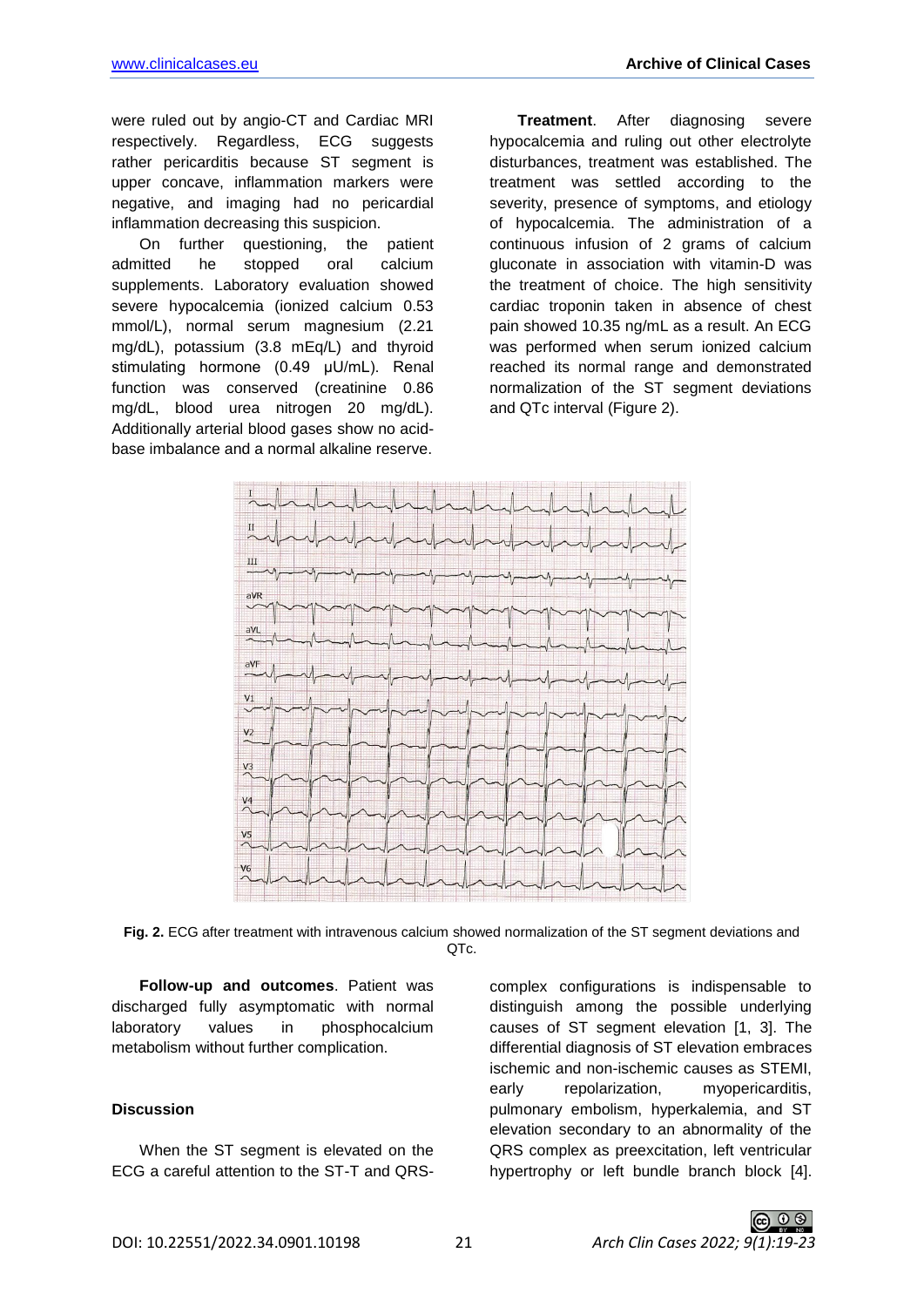Other abdominal conditions include acute pancreatitis and very large hiatal hernias [3].

Even though, electrocardiographic ST segment deviation is common finding, among all ischemic and non-ischemic causes, hypocalcemia is an uncommon etiology involving the ST-segment [2]. Rare cases of hypocalcemia have been described in the literature [5–8], presenting electrocardiographically with a ST segment elevation and simulating acute myocardial infarction. However, in most cases hypocalcemia was associated with further electrolytic imbalance, such as hypokalemia or hypomagnesaemia, which are associated with more notoriously electrocardiographic alterations that can mimic an acute STEMI. In other cases of hypocalcemia previously described, in addition to the ST segment elevation on ECG an alteration of the contractile function of the left ventricle was found on echocardiogram, in the absence of coronary artery disease [5–8]. The presented case is atypical because is just calcium disorder without QT alterations and normal contractile function, making it an interesting medical illustration as it shows a curious ECG manifestation caused by electrolyte derangements such as severe hypocalcemia.

In this case, although the patient had risk factors for disorders in phospho-calcium metabolism (hypoparathyroidism and Chvostek sign), his symptoms pointed to be due cardiac arrest.

During the comparison of the presented ECG with clinical setting and specific electrocardiographic criteria of the differential conditions we could affirm this pseudo-infarct pattern was the result of hypocalcemia. First of all, we could consider an early repolarization pattern in view of notched J-point and ST elevation not exceeding 3 mm, however, in our ECG the ST segment / T wave ratio and the ST segment upper concave morphology pointed out to be more like a pericarditis. Nevertheless, non-criterial diagnosis rather than ECG features without pericardial friction, effusion, biomarkers nor imaging with inflammation disparage this diagnosis. Secondly, ST segment morphology mimics STEMI, but there are enough signs to the contrary, as the absence of T inverted waves,

Q waves or reciprocal ST depression; summed to that normal coronary arteriography disesteem the diagnosis. Other possibilities were ruled out by its own such as hyperkalemia, acidosis.

At the end of a complex diagnostic process, that included cardiac enzymes, electrolyte profile, echocardiogram, coronary angiography, cardiac MRI and angio-CT, severe hypocalcemia was diagnose, which would also justify the electrocardiographic feature presented by the patient. Finally pseudo-infarct pattern on the ECG was outstanding severe hypocalcemia, transient metabolic changes, indicated by troponin levels, which reverse with intravenous treatment.

The mechanism by which low serum calcium results in the pseudo-infarct pattern on ECG is not fully elucidated. Calcium channels in normal conditions close at the end of phase 2 of the cardiac action potential, when severe hypocalcemia, the duration of phase 2 is prolonged which results in a ST-segment lengthening with subsequent prolongation of the QT interval [9]. A plausible explanation is that hypocalcemia dropped cell membrane potential, with consequential increased cell membrane permeability, liberation of cytoplasmic proteins, which cause alteration in depolarization/repolarization, cardiac injury, represented in the ECG with changes on ST segments that may imitate acute myocardial infarction, arrhythmias, conduction abnormalities or cardiomyopathy [2, 10].

The clinical manifestation of hypocalcemia depends on serum levels and its chronicity [10]. Symptoms ranges from asymptomatic, passing through mild symptoms as paresthesia that could be perioral or in extremities, neuromuscular irritability, muscle cramps, carpopedal spasm known as Trousseau's sign, facial muscle spasms after cheek percussion: Chvostek sign, psychiatric emotional lability: anxiety/depression [10]. Life threatening symptoms include papilledema, seizures, heart failure, spontaneous or latent tetany, laryngospasm and QT prolongation which evolved to torsades de points [10]. Management is realized according to the severity and presence of symptoms, and etiology of hypocalcemia. Normalization of